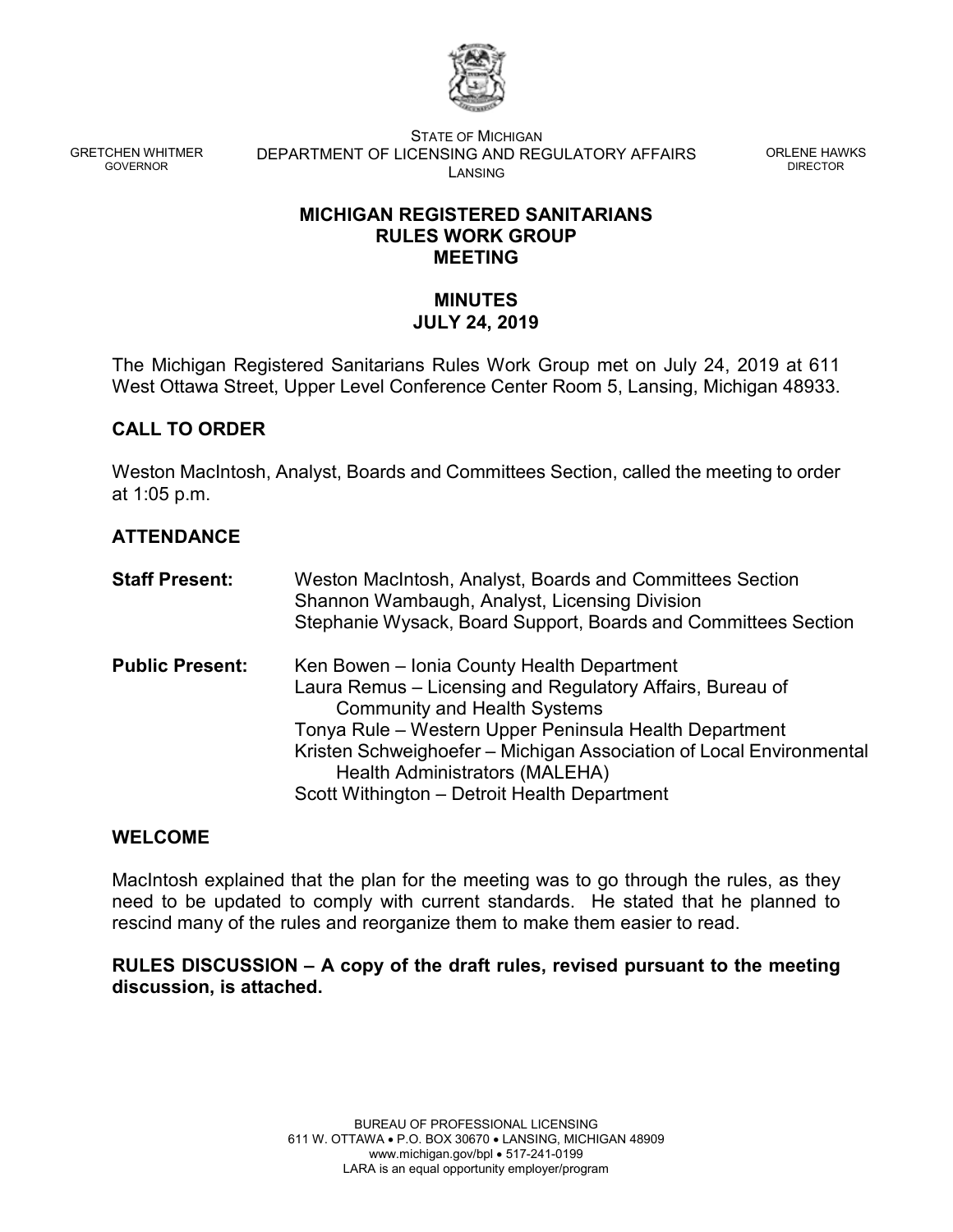## **R 338.3901 Definitions.**

MacIntosh stated that he made changes to simplify the rule and moved the education requirements to its own rule.

No public comment was made.

## **R 338.3911 Accreditation standards; adoption by reference.**

MacIntosh stated that the rule discusses education standards and the different educational pathways: 1) environmental health baccalaureate programs developed by the National Environmental Health Science and Protection Accreditation Council (EHAC), 2) environmental health graduate programs developed by EHAC, and 3) the Council for Higher Education (CHEA) and the United States Department of Education.

No public comment was made.

## **R 338.3913 Sanitarian educational training requirements.**

MacIntosh stated that the rule outlines the three options for obtaining the necessary education for registration. The three options follow the language used by the National Environmental Health Association (NEHA).

Schweighoefer stated that applicants will not be applying to the state for testing as that is done at the national level.

Remus stated that she has her Registered Sanitarian (RS) through NEHA. She obtained this since the State of Michigan examination had been removed and the national examination was all that was available.

Schweighoefer stated that Washtenaw County Health Department requires the Registered Environmental Health Specialist (REHS), not the RS or the state registration.

MacIntosh stated that the department requires verification directly from the source. Therefore, proof of the national examination would come directly from NEHA.

Schweighoefer stated that national credentials are recognized across the United States and wondered how that would be captured for foreign applicants.

**Subrules (1)(a) and (b):** Schweighoefer questioned whether the department approves the educational programs referred to in both subrules. The rule references R 338.3911, which states that the programs are developed by EHAC. EHAC follows NEHA requirements.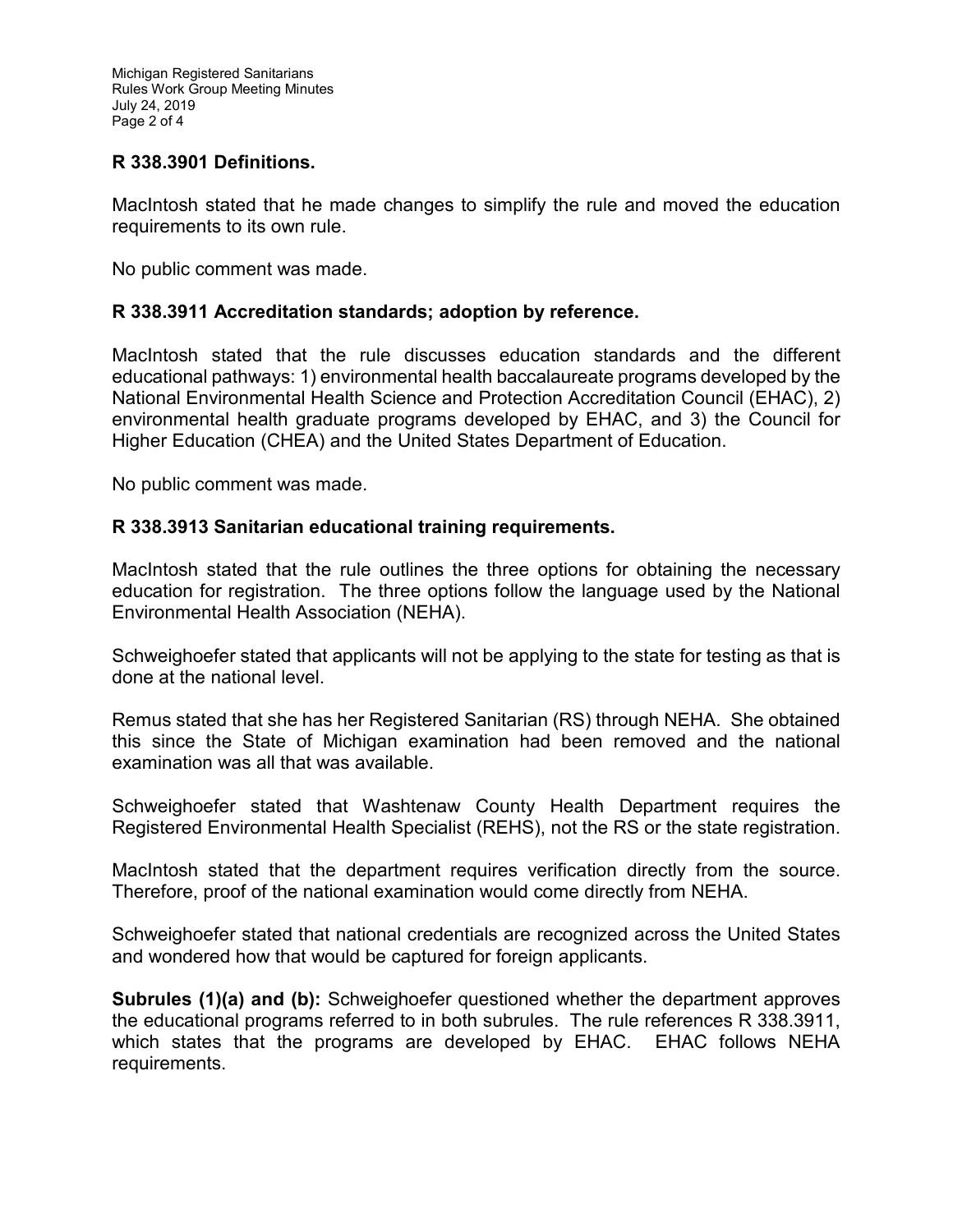Michigan Registered Sanitarians Rules Work Group Meeting Minutes July 24, 2019 Page 3 of 4

**Subrule (1)(c):** MacIntosh stated that this is written for the foreign applicant, as they will be required to have their education evaluated by a National Association of Credential Evaluation Services (NACES) member to establish compliance with subrule (1)(a) or  $(1)(b)$ .

## **R 338.3921 Training standards for identifying victims of human trafficking; requirements.**

MacIntosh stated that this is the standard language that is used in all rule sets for health professionals.

## **R 338.3923 Examination; adoption.**

MacIntosh stated that the NEHA passing score is what the department will recognize.

## **R 338.3925 Registration by examination; requirements.**

MacIntosh gave an overview of the rule. Subrule (1)(a) does not require work experience and Subrule (1)(b) requires work experience that covers specific areas.

**Subrule (1)(b):** Schweighoefer asked about how an individual with multiple employers would comply. Would they have to contact an old employer to verify? MacIntosh stated that all employers would need to be contacted for work experience to be verified.

Bowen stated what he understood the rule to say. MacIntosh stated that the language follows the NEHA language.

Schweighoefer asked if work experience in a different environment than listed would count. MacIntosh stated that the language follows the NEHA language. Based on that language, the experience would not count.

**Subrule (1)(c):** MacIntosh stated that the credential evaluation completed will determine whether the individual falls under subrule (1)(a) or (b).

**Provision (2):** MacIntosh stated that proof of passing the NEHA examination must be sent to the Department.

## **R 338.3927 Registration by endorsement.**

MacIntosh provided an overview of the rule.

**Subrule (2)(a):** Wambaugh asked if the rule read that a combination of years could be used for the "minimum of 3 of the last 4 years" could be used. MacIntosh stated he would clarify the language.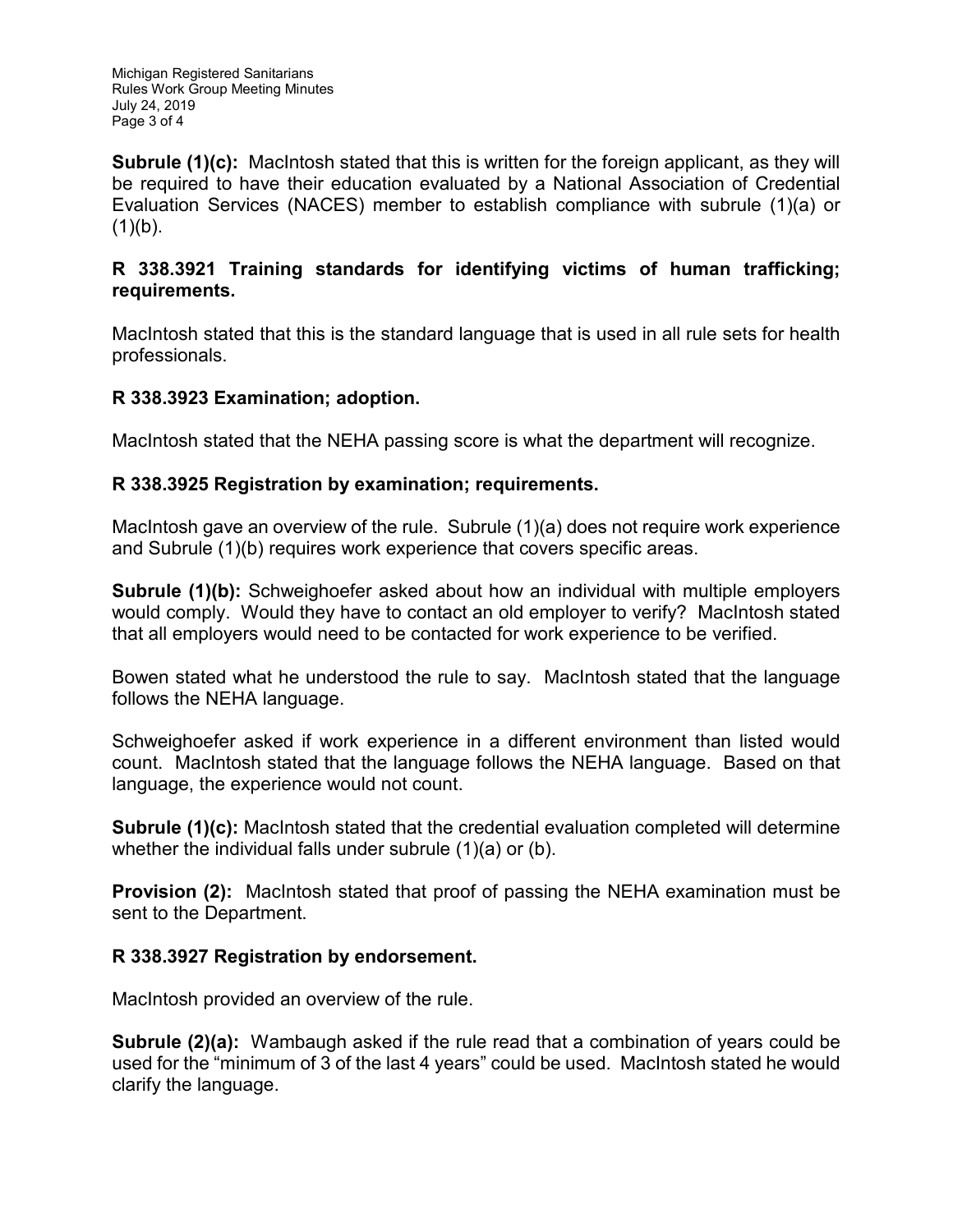Michigan Registered Sanitarians Rules Work Group Meeting Minutes July 24, 2019 Page 4 of 4

Withington asked if NEHA's REHS or RS credential could be used to apply for endorsement. MacIntosh stated that it could not be used. The individual would need to comply with the requirements listed in the rule. MacIntosh stated that the rule could duplicate NEHA requirements. Schweighoefer agreed with MacIntosh.

## **R 338.3929 Application for sanitarian re-registration; requirements.**

MacIntosh explained that the rule covers individuals whose registration has been expired less than three years and greater than three years. A registration that has been expired for more than three years requires the individual to retake the national examination.

Withington stated that the need for a current exam for re-registration did not make sense when a current exam was not needed for initial registration.

MacIntosh asked if removing the examination requirement and requiring verification of current certification with NEHA would be enough.

Schweighoefer suggested using language like R 338.3925(2). She stated that there is an advantage to staying current with NEHA as they require continuing education.

Schweighoefer stated that she wanted to make sure that the frameworks align for how business is currently being conducted and allows for future changes. Remus agreed.

## **ADJOURNMENT**

MacIntosh stated that he would update the draft to include the edits that were discussed today and send a new draft to the associations for review.

Schweighoefer stated that she will provide feedback to MacIntosh after the next MALEHA meeting on August 15, 2019.

MacIntosh explained the process of rule promulgation.

Wysack stated that individuals could sign up for email notifications from the Bureau by going to [www.michigan.gov/bpl](http://www.michigan.gov/bpl) and clicking the link at the bottom of the screen.

MacIntosh adjourned the meeting at 2:13 p.m.

Prepared by: Stephanie Wysack, Board Support July 31, 2019 Bureau of Professional Licensing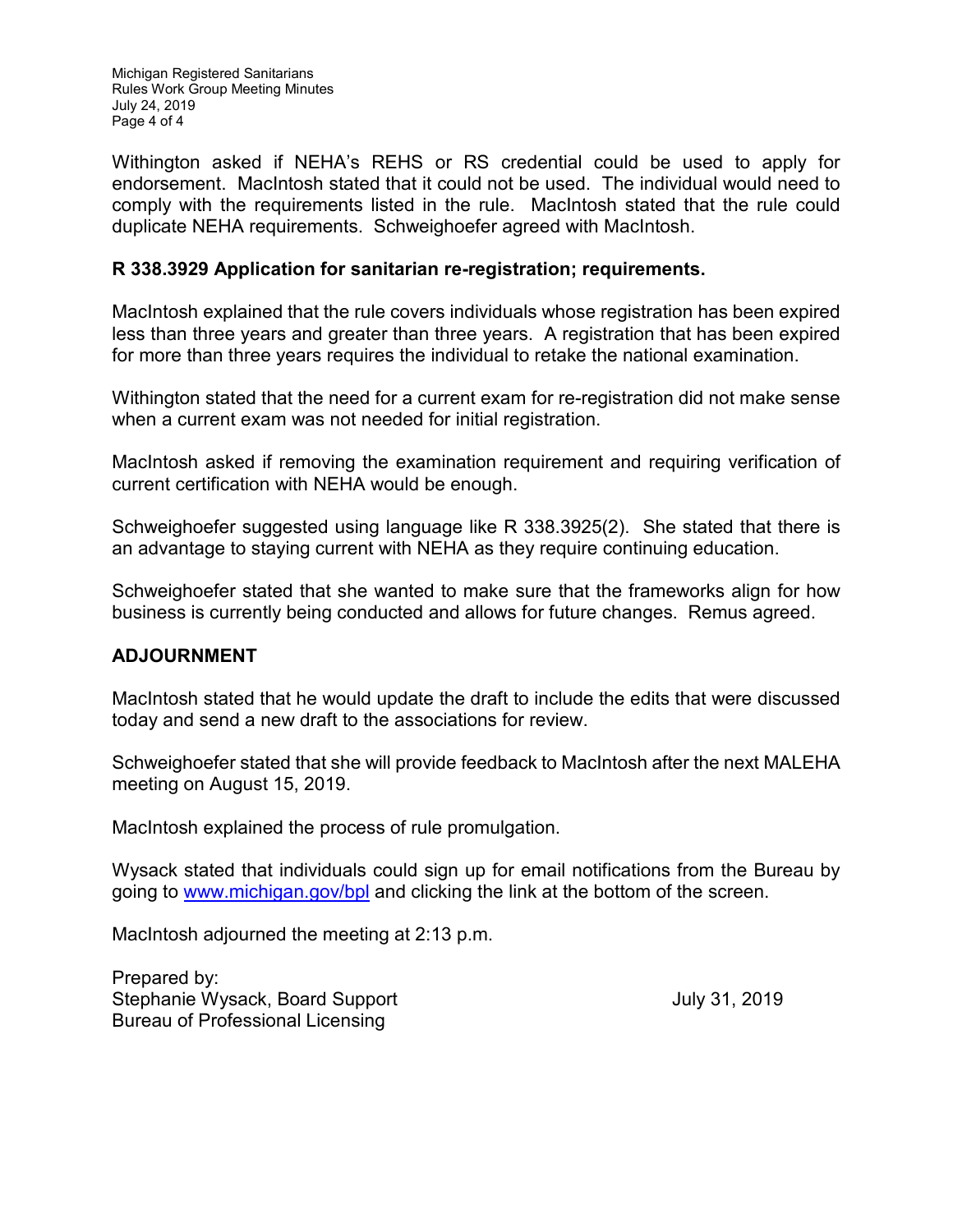#### DEPARTMENT OF LICENSING AND REGULATORY AFFAIRS

#### **DIRECTOR'S OFFICE**

#### SANITARIANS REGISTRATION **– GENERAL RULES**

#### REGISTRATION

#### Filed with the secretary of state on

These rules take effect immediately upon filing with the secretary of state unless adopted under section 33, 44, or 45a(6) of the administrative procedures act of 1969, 1969 PA 306, MCL 24.233, 24.244, or 24.245a. Rules adopted under these sections become effective 7 days after filing with the secretary of state.

 (By authority conferred on the director of the department of licensing and regulatory affairs by sections 16145, 16148, 18401, and 18413 of 1978 PA 368, MCL 333.16145, MCL 333.16148, MCL 333.18401, and MCL 333.18413 and Executive Reorganization Order Numbers 1996-1, **1991-9,** 1996-2, 2003-1, and 2011-4, **and 2009-10,** MCL 330.3101, **338.3501,** 445.2001, 445.2011, and 445.2030**, and 333.26364**) R 338.3901a is being added to the Code as follows:

 R 338.3901 of the Michigan Administrative Code is amended, and R 338.3911, R 338.3913, R 338.3921, R 338.3923, R 338.3925, R 338.3927, R 338.3929, and R 338.3931 are added to the Code, and R 338.3901a, R 338.3902, R 338.3903, R 338.3905, R 338.3906, R 338.3906a, and R 338.3910 of the Code are rescinded, to read as follows:

#### **PART 1. GENERAL PROVISIONS**

R 338.3901 Definitions.

Rule 1. **(1)** As used in these rules:

(a) "Advisory committee" means the advisory committee on sanitarians.

 (b) **(a)** "Code" means **the public health code,** 1978 PA 368, MCL 333.1101. **to 333.25211.**

 (c) "Completed an environmental health educational program acceptable to the advisory committee" means that an applicant has completed either of the following:

 (i) An undergraduate or graduate environmental health educational program approved by the advisory committee pursuant to the provisions of  $R$  338.3903(1) or  $(2)$ .

 (ii) An undergraduate or graduate program at an institution approved by the advisory committee pursuant to R 338.3903(3) or (4) that includes both of the following:

 (A) The equivalent of 15 semester hours in the following 3 categories with the equivalent of at least 3 semester hours in each category:

(1) Chemistry: inorganic or organic.

(2) Physics.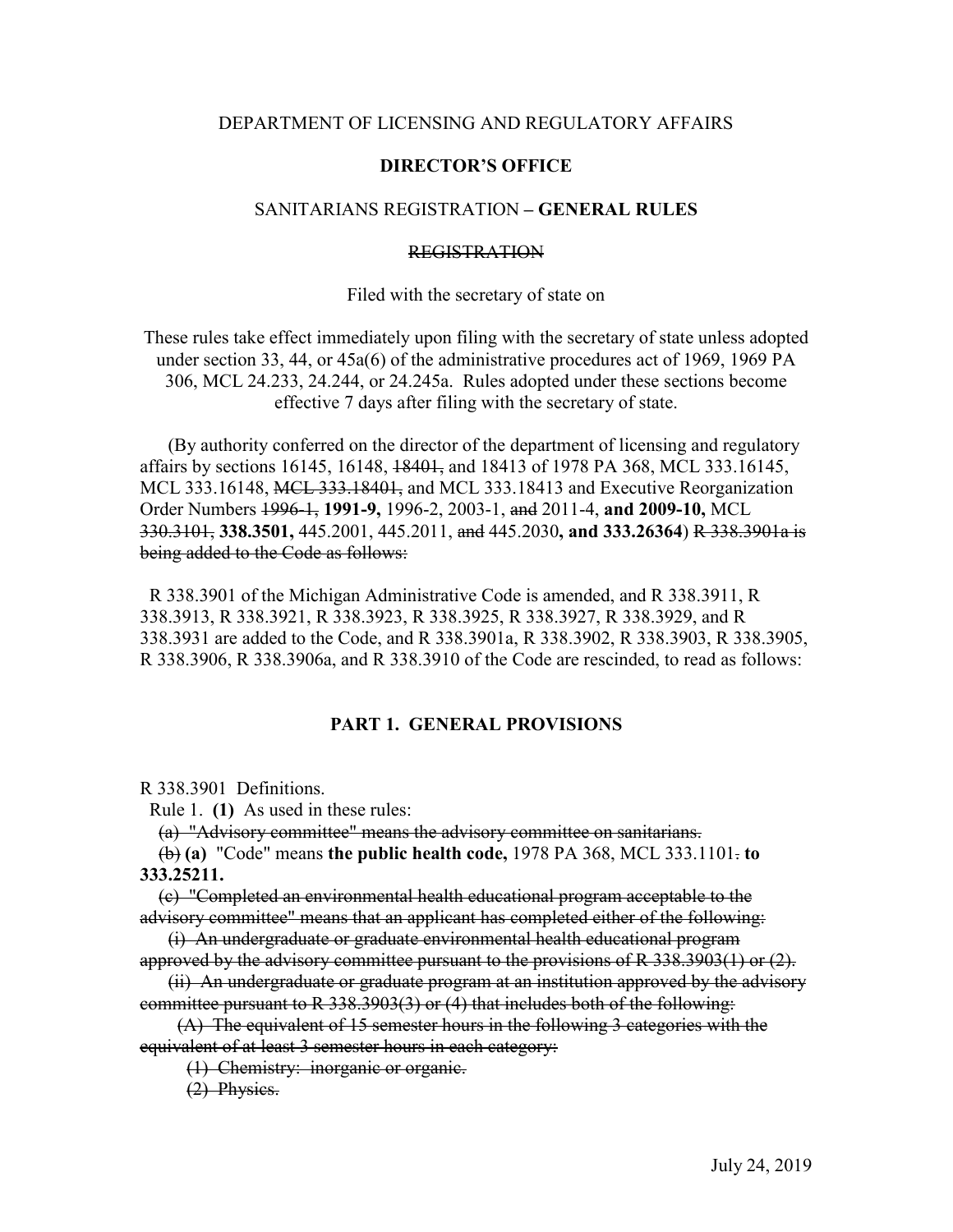(3) Biology: zoology, human physiology, or ecology.

(B) The equivalent of 40 semester hours in at least 2 of the following areas:

(1) Microbiology: general, applied, environmental, immunology, or virology.

(2) Biostatistics.

(3) Epidemiology.

(4) Public health organization and administration.

 (5) Environmental health: water and waste water, food protection, air quality, vector control, housing, solid/hazardous waste, institutional/occupational health and safety, occupational health, radiation health, industrial hygiene, noise control, soil science, and recreational environmental health.

 (6) Internship or international study which provides exposure to the applied aspect of environmental health.

(7) Technical report writing and risk communication.

 (d) **(b)** "Department" means the department of community health. **licensing and regulatory affairs.**

 **(2) A term defined in the code has the same meaning when used in these rules.**

R 338.3901a Training standards for identifying victims of human trafficking; requirements. **Rescinded.**

 Rule 1a. (1) Pursuant to section 16148 of the code, MCL 333.16148, an individual seeking registration or registered shall complete training in identifying victims of human trafficking that meets the following standards:

(a) Training content shall cover all of the following:

 (i) Understanding the types and venues of human trafficking in Michigan or the United States.

(ii) Identifying victims of human trafficking in health care settings.

 (iii) Identifying the warning signs of human trafficking in health care settings for adults and minors.

(iv) Resources for reporting the suspected victims of human trafficking.

(b) Acceptable providers or methods of training include any of the following:

 (i) Training offered by a nationally recognized or state-recognized, health-related organization.

(ii) Training offered by, or in conjunction with, a state or federal agency.

 (iii) Training obtained in an educational program that has been approved by the advisory committee for initial registration, or by a college or university.

 (iv) Reading an article related to the identification of victims of human trafficking that meets the requirements of subrule  $(1)(a)$  of this rule and is published in a peer review journal, health care journal, or professional or scientific journal.

(c) Acceptable modalities of training may include any of the following:

(i) Teleconference or webinar.

(ii) Online presentation.

(iii) Live presentation.

(iv) Printed or electronic media.

 (2) The department may select and audit a sample of individuals and request documentation of proof of completion of training. If audited by the department, an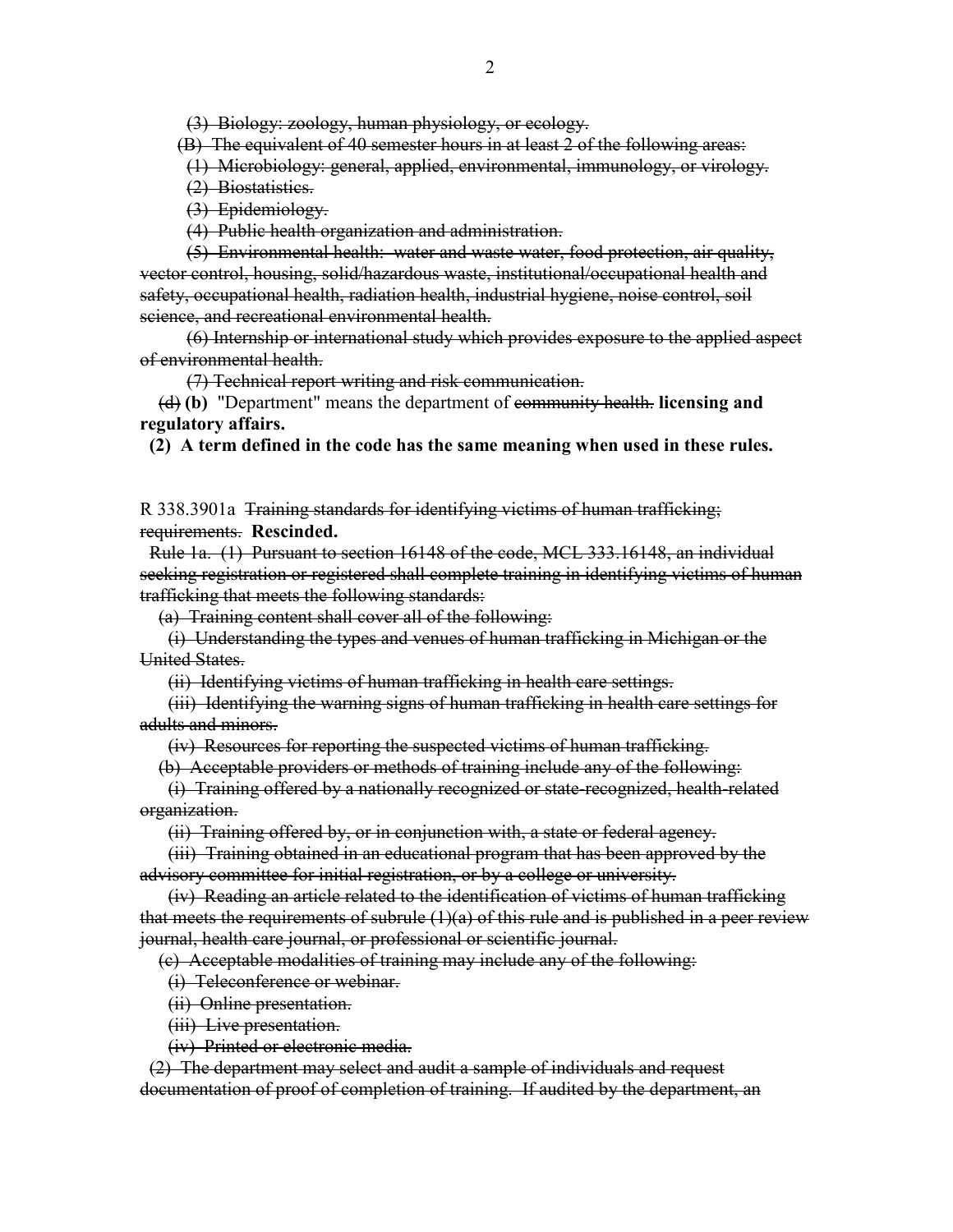individual shall provide an acceptable proof of completion of training, including either of the following:

 (a) Proof of completion certificate issued by the training provider that includes the date, provider name, name of training, and individual's name.

 (b) A self-certification statement by an individual. The certification statement shall include the individual's name and either of the following:

(i) For training completed pursuant to subrule  $(1)(b)(i)$  to (iii) of this rule, the date, training provider name, and name of training.

 $(i)$  For training completed pursuant to subrule  $(1)(b)(iv)$  of this rule, the title of article, author, publication name of peer review journal, health care journal, or professional or scientific journal, and date, volume, and issue of publication, as applicable.

 (3) Pursuant to section 16148 of the code, MCL 333.16148, the requirements specified in subrule (1) of this rule apply to registration renewals beginning with the first renewal cycle after the promulgation of this rule and for initial or registrations issued 5 or more years after the promulgation of this rule.

R 338.3902 Registration by examination; requirements. **Rescinded.**

 Rule 2. (1) An applicant for a sanitarian registration by examination shall submit a completed application on a form provided by the department, together with the requisite fee. In addition to meeting the requirements of the code and the administrative rules promulgated pursuant to the code, an applicant shall satisfy 1 of the following requirements:

 (a) An applicant shall have been granted a baccalaureate degree in science from an institution that meets the accreditation standards in R 338.3903(3) and (4) and shall have completed an environmental health educational program acceptable to the advisory committee, as defined in R 338.3901(c). An applicant also shall have been employed for not less than 4,000 hours in planning, developing, or implementing systems to improve the quality of air, water, food, or other environmental factors which affect the health of the public.

 (b) An applicant shall have been granted a master's degree or doctorate in a field related to environmental health practice from an institution that meets the accreditation standards in R 338.3903(2) and (3) and shall have completed an environmental health educational program acceptable to the advisory committee, as defined in R 338.3901(c). An applicant also shall have been employed for not less than 2,000 hours in planning, developing, or implementing systems to improve the quality of air, water, food, or other environmental factors which affect the health of the public.

 (c) An applicant shall submit proof of successful completion of an educational and experiential training program that is substantially equivalent to that required in subdivision (a) or (b) of this subrule. To determine whether an educational and experiential training program is substantially equivalent, the department shall consider the following factors:

(i) Course syllabi and length of the educational program.

(ii) Accreditation of the educational program.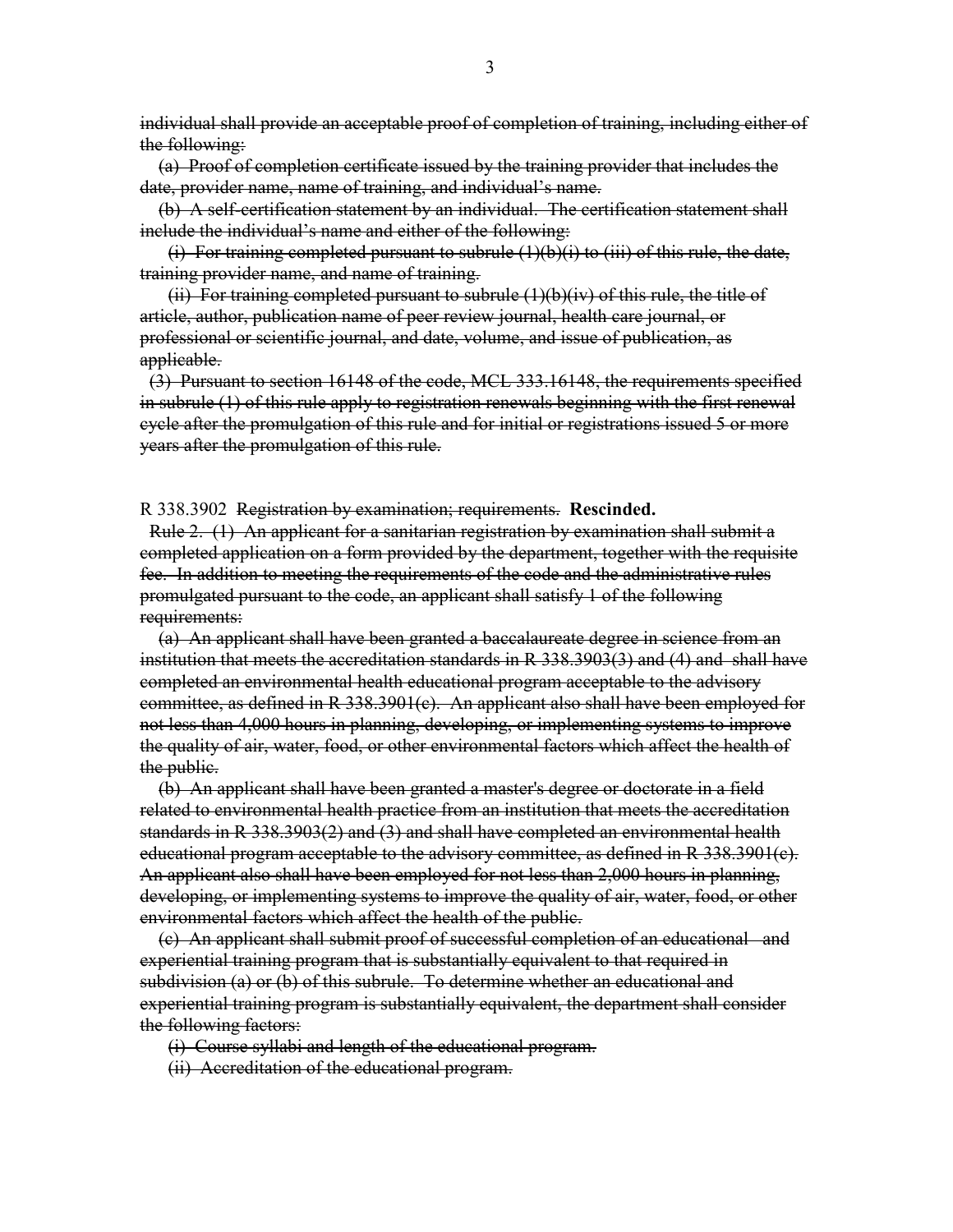(iii) Professional experience obtained after completion of the educational program, including, but not limited to, the length of the experience as well as the quality and comprehensiveness of the experience.

 $(2)$  In addition to meeting the requirements of subdivision  $(a)$ ,  $(b)$ , or  $(c)$  of subrule  $(1)$ of this rule, an applicant shall complete and pass the registered environmental health specialist/registered sanitarian examination developed by the national environmental health association. A passing score on the examination shall be the passing score established by the national environmental health association.

#### R 338.3903 Accreditation standards; adoption by reference. **Rescinded.**

 Rule 3. (1) The advisory committee approves and adopts by reference the standards for accrediting environmental health baccalaureate programs developed and adopted by the national environmental health science and protection accreditation council, effective June 24, 2006, and entitled "Undergraduate Guidelines." The guidelines are available free of charge from The National Environmental Health Science and Protection Accreditation Council, 2632 SE 25th Ave., Suite D, Portland, OR 97202 or from the council's website at http://ehacoffice.org at no cost. Copies of the guidelines are available for inspection and distribution at cost from the Michigan Advisory Committee on Sanitarians, Bureau of Health Professions, Department of Community Health, 611 West Ottawa, P.O. Box 30670, Lansing, MI 48909. The advisory committee shall deem as approved any baccalaureate program in environmental health accredited by the national environmental health science and protection accreditation council as an environmental health educational program.

 (2) The advisory committee approves and adopts by reference the standards for accrediting environmental health graduate programs developed and adopted by the national environmental health science and protection accreditation council, effective August 1, 2006, and entitled "Guidelines for Accreditation of Environmental Health Science and Protection Master's Graduate Programs." The guidelines are available free of charge from The National Environmental Health Science and Protection Accreditation Council, 2632 SE 25th Ave., Suite D, Portland, OR 97202 or from the council's website at http://ehacoffice.org at no cost. Copies of the guidelines are available for inspection and distribution at cost from the Michigan Advisory Committee on Sanitarians, Bureau of Health Professions, Department of Community Health, 611 West Ottawa, P.O. Box 30670, Lansing, MI 48909.

 (3) The advisory committee adopts by reference the recognition standards and criteria of the council for higher education accreditation (chea), effective January 2006, and the procedures and criteria for recognizing postsecondary accrediting agencies of the U.S. department of education, effective July 1, 2000, as contained in Title 34, Part 602 of the Code of Federal Regulations. Copies of the standards and criteria of the council for higher education accreditation and the U.S. department of education are available for inspection and distribution at cost from the Michigan Advisory Committee on Sanitarians, Bureau of Health Professions, Department of Community Health, 611 West Ottawa, P.O. Box 30670, Lansing, MI 48909. The chea recognition standards also may be obtained from the Council for Higher Education Accreditation, One Dupont Circle NW, Suite 510, Washington, DC 20036-1110, or from the council's website at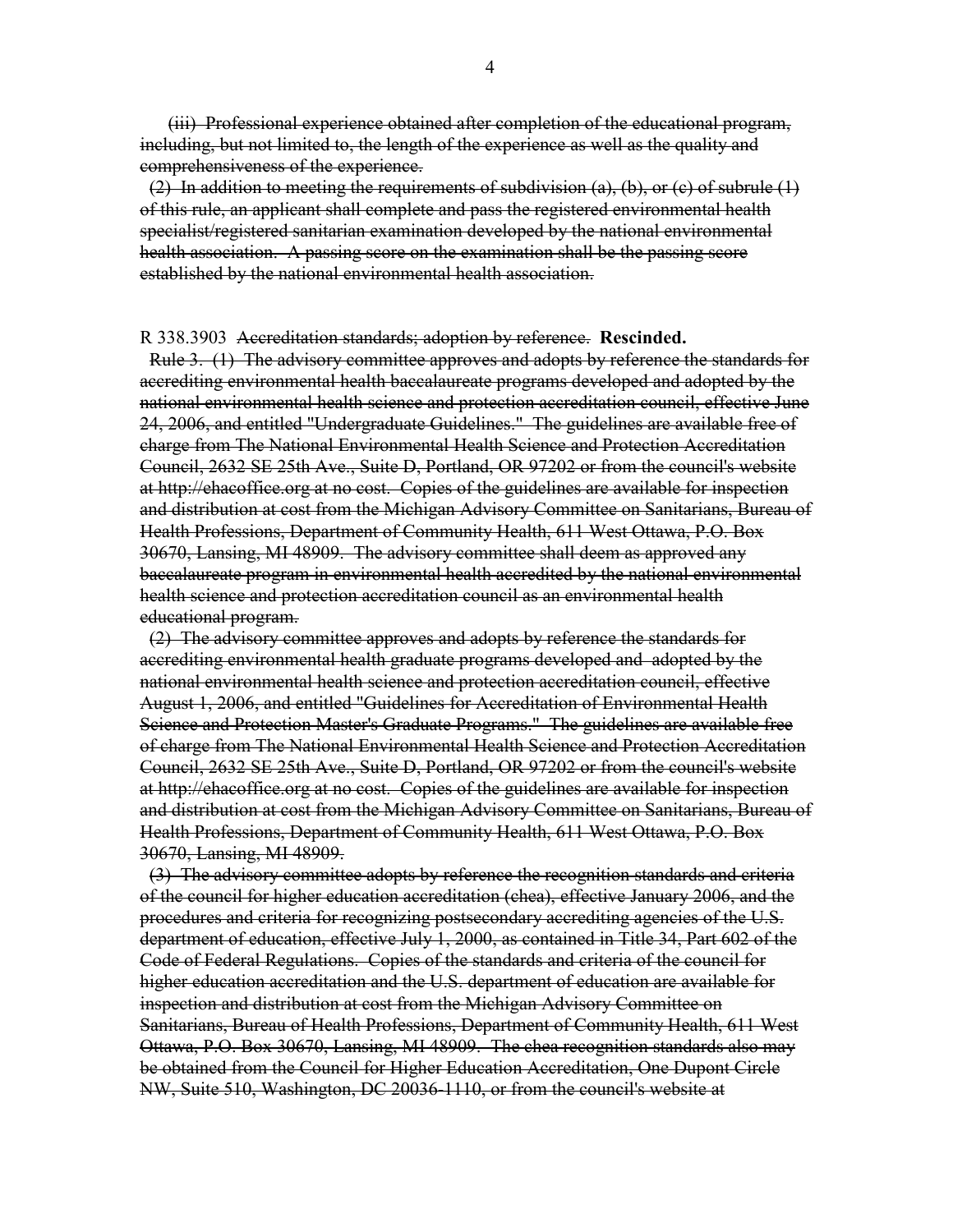http://www.chea.org at no cost. The federal recognition criteria may be obtained from the U.S. Department of Education, 400 Maryland Avenue SW, Washington, DC 20006 or from the department's website at http://www.ed.gov at no cost.

 (4) The advisory committee adopts by reference the following standards of the following postsecondary accrediting organizations, which may be obtained from the individual accrediting organization at the identified cost. Copies of these standards also are available for inspection and distribution at cost from the Michigan Advisory Committee on Sanitarians, Bureau of Health Professions, Department of Community Health, 611 West Ottawa, P.O. Box 30670, Lansing, MI 48909:

 (a) The standards of the Middle States Commission on Higher Education, 3624 Market Street, Philadelphia, PA 19104, in the document entitled "Characteristics of Excellence in Higher Education: Eligibility Requirements and Standards for Accreditation," 2004 edition, which is available free of charge on the association's website at http://www.msche.org or for purchase at a cost of \$7.40 as of the time of adoption of these rules.

 (b) The standards of the New England Association of Schools and Colleges, Inc., Commission on Institutions of Higher Education, 209 Burlington Road, Bedford, MA 07130, in the document entitled "Standards for Accreditation," 2005 edition, which is available free of charge on the association's website at http://www.neasc.org.

 (c) The standards of the North Central Association of Colleges and Schools, The Higher Learning Commission, 30 North LaSalle Street, Suite 2400, Chicago, IL 60602, in the document entitled "Handbook of Accreditation," third edition, which is available for purchase through the association's website at http://www.ncahigherlearningcommission.org at a cost of \$30.00 as of the time of

adoption of these rules.

 (d) The standards of the Northwest Association of Schools, Colleges, and Universities, the Commission on Colleges and Universities, 8060 165th Avenue NE, Suite 100, Redmond, WA 98052, in the document entitled "Accreditation Handbook," 2003 edition, which is available for purchase through the association's website at http://www.nwccu.org at a cost of \$20.00 as of the time of adoption of these rules.

 (e) The standards of the Southern Association of Colleges and Schools, Commission on Colleges, 1866 Southern Lane, Decatur, GA 30033, in the document entitled "Principles of Accreditation: Foundation for Quality Enhancement", copyright 2004, which is available free of charge on the association's website at http://www.sacscoc.org or for purchase at a cost of \$12.00 for members and \$24.00 for nonmembers as of the time of adoption of these rules.

 (f) The standards of the Western Association of Schools and Colleges, the Accrediting Commission for Senior Colleges and Universities, 985 Atlantic Avenue, Suite 100, Alameda, CA 94501, in the document entitled "Handbook of Accreditation," January 2001, which is available free of charge on the commission's website at http://www.wascweb.org or for purchase at a cost of \$15.00 for member institutions and \$20.00 for nonmember institutions as of the time of adoption of these rules.

 (g) The standards of the Western Association of Schools and Colleges, Accrediting Commission for Community and Junior Colleges, 10 Commercial Blvd., Suite 204, Novato, CA 94949, in the document entitled "Accreditation Reference Book," August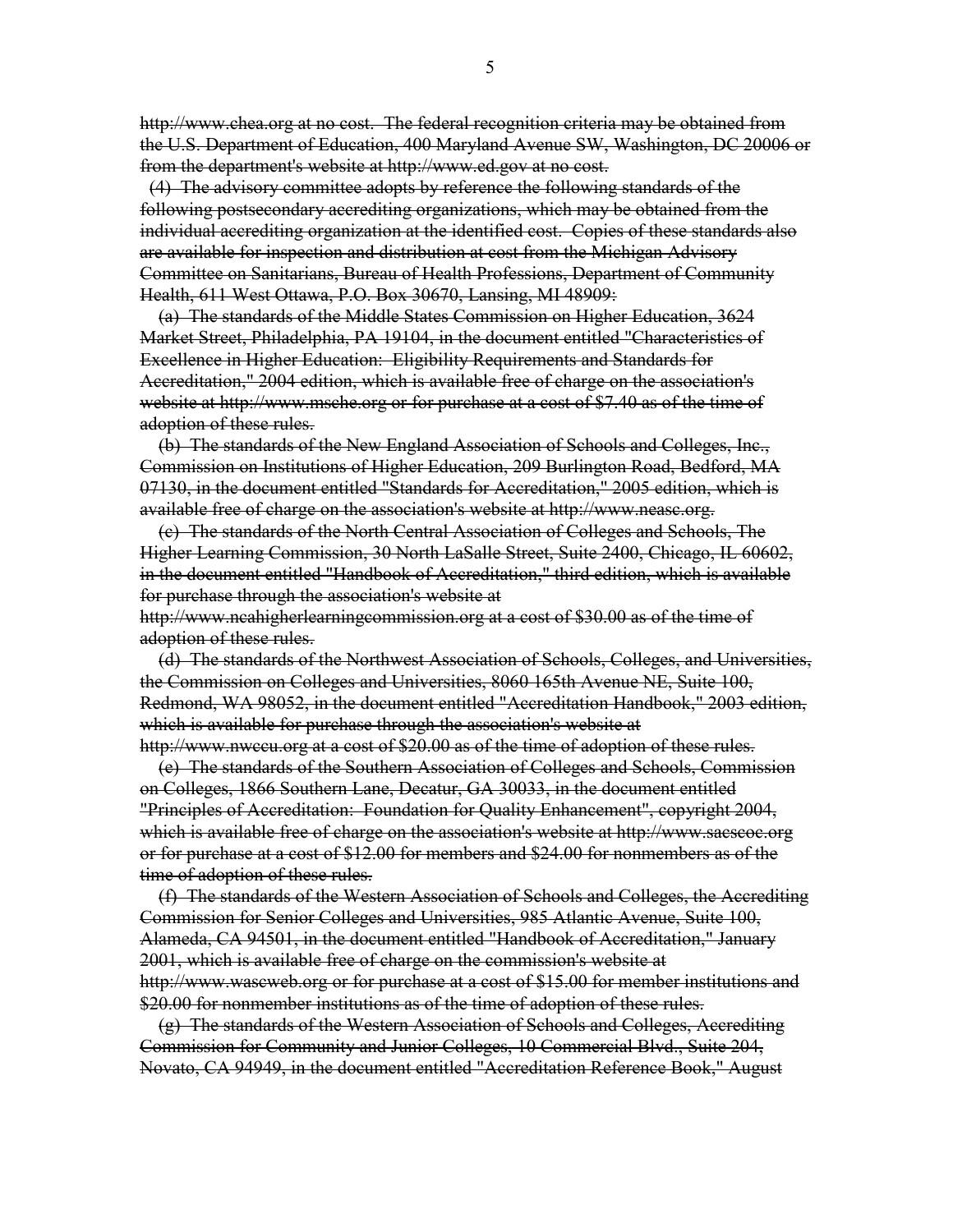2005, which is available free of charge on the commission's website at http://www.accjc.org.

#### R 338.3905 Examination; eligibility requirements. **Rescinded.**

 Rule 5. (1) As of January 1, 2005, the department adopts the registered environmental health specialist/registered sanitarian examination developed by the national environmental health association. A passing score on the examination shall be the passing score established by the national environmental health association.

 (2) To be eligible for the examination, an applicant shall meet the requirements in either of the following:

 (a) An applicant shall have been granted a baccalaureate degree in science that meets the criteria in R 338.3901(c)(i) or (c)(ii)(A) and (B) from an institution that meets the accreditation standards in R 338.3903(1), (3) and (4). An applicant also shall have been employed for not less than 4,000 hours in planning, developing, or implementing systems to improve the quality of air, water, food, or other environmental factors which affect the health of the public.

 (b) An applicant shall have been granted a master's or doctorate degree in a field related to environmental health practice that meets criteria in R 338.3901(c)(i) or  $(e)(ii)(A)$  and  $(B)$  from an institution that meets the accreditation standards in R 338.3903(2), (3) and (4). An applicant also shall have been employed for not less than 2,000 hours in planning, developing, or implementing systems to improve the quality of air, water, food, or other environmental factors which affect the health of the public.

R 338.3906 Registration by endorsement. **Rescinded.**

 Rule 6. (1) An applicant for a Michigan registration by endorsement shall submit a completed application on a form provided by the department, together with the requisite fee. In addition to meeting the other requirements of the code and administrative rules promulgated pursuant to the code, an applicant shall satisfy the educational and experiential requirements, as specified in R  $338.3902(1)(a)$ ,  $(1)(b)$ , or  $(1)(c)$  and satisfy the requirements of this rule.

 (2) An applicant who was first licensed in another state will be presumed to have met the requirements of sections 16186(1)(a) and (b) of the code, if he or she meets all of the following requirements:

 (a) Verifies that he or she has been registered or licensed for a minimum of 3 of the last 4 years before the date of filing an application for registration as a sanitarian in Michigan. An applicant may submit either of the following as verification:

 (i) Documentation of having been employed in another state as a registered or licensed sanitarian for the period of time specified under subdivision (a) of this subrule.

 (ii) Documentation on the status of a registration or a license from all other states in which the applicant currently holds or has ever held registration or licensure. This shall include showing proof, on a form supplied by the department, of having no record of final or pending disciplinary action in all other states where the applicant currently holds or has ever held a registration or license.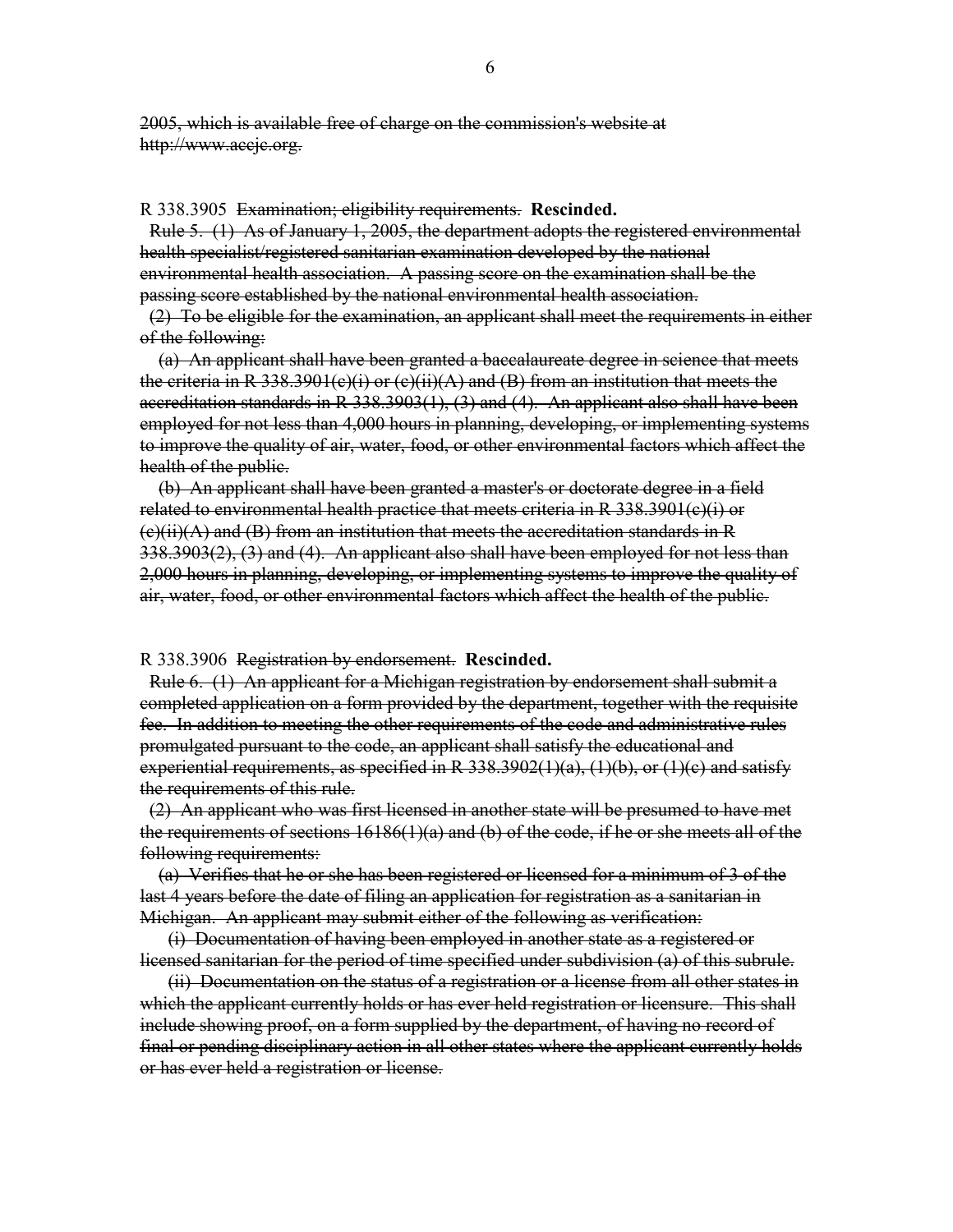(b) Passed the registered environmental health specialist/registered sanitarian examination developed by the national environmental health association with a passing score recommended by the national environmental health association. An applicant who completed the registration of sanitarians environmental health proficiency examination developed by the professional examination service before January 1, 2005 shall have passed the examination with a converted score of not less than 75.

R 338.3906a Application for sanitarian re-registration; requirements. **Rescinded.**

 Rule 6a. An applicant for re-registration as a sanitarian shall comply with either of the following:

 (a) If the registration was lapsed for less than 3 years, the applicant shall submit a completed application on a form provided by the department together with the requisite fee.

 (b) If the registration was lapsed for 3 or more years, the applicant shall do all of the following:

 (i) Submit a completed application on a form provided by the department together with the requisite fee.

 (ii) Retake the registered environmental health specialist/registered sanitarian examination developed by the national environmental health association.

 (iii) Pass the examination with a passing score recommended by the national environmental health association.

#### R 338.3910 Prohibited conduct. **Rescinded.**

 Rule 10. (1) In addition to the conflict of interest provisions of section 18413(1) of the code, a registered sanitarian shall not engage in conduct prohibited by this rule, which includes, but is not limited to, the following acts or omissions:

 (a) Refusing to provide professional service to a person because of the person's race, creed, color, national origin, age, sex, sexual orientation, disability, or any basis proscribed by law.

 (b) Engaging in harassment or unfair discrimination based on a person's race, creed, color, national origin, age, sex, sexual orientation, disability, or any basis proscribed by law.

 (c) Involvement in a conflict of interest that interferes with the exercise of professional discretion or makes a client's interests secondary.

 (d) Taking on a professional role when personal, scientific, professional, legal, financial, or other relationships could impair the exercise of professional discretion or make the interests of a client or interest group secondary to those of the registered sanitarian.

 (e) Taking advantage of any professional relationship or exploiting others to further the registered sanitarian's personal, religious, political and/or business/financial interests.

 (f) Involvement in a professional relationship with a current or former client and/or his or her immediate family in which there is a risk of exploitation or harm to the client.

 (g) Soliciting or engaging in a sexual relationship with a current client that results in a conflict of interest.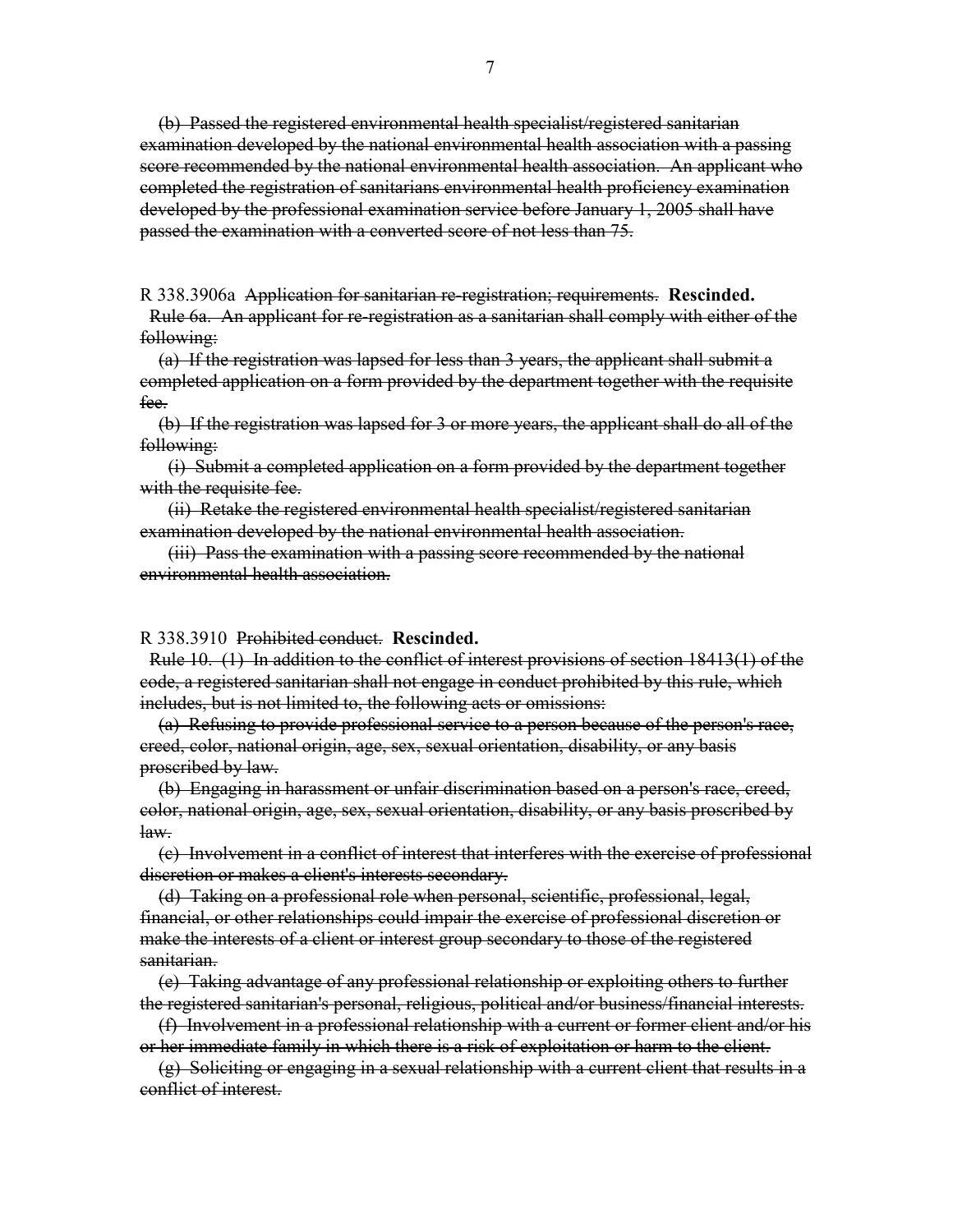(h) Failing to inform a client or interest group of his or her obligations and options in regard to environmental and public health issues.

 (i) Failing to advise a client or interest group of applicable standards and statutes when rendering advice as a registered sanitarian.

 (j) Offering professional consultation or taking professional action in a manner that will endanger the public health or the environment.

(2) As used in subdivisions (e), (d), (f), (g), (h), and (i) of subrule  $(1)$ , "client" means an individual for whom sanitarian services are rendered by a sanitarian registered under Part 184 of the Public Health Code and covered by these rules.

#### **PART 2. EDUCATION**

**R 338.3911 Accreditation standards; adoption by reference.**

 **Rule 11. (1) The department approves and adopts by reference the standards for accrediting environmental health baccalaureate programs developed and adopted by the National Environmental Health Science and Protection Accreditation Council (EHAC), effective January 1, 2017, and entitled "Requirements for the Accreditation of Environmental Health Science and Protection Baccalaureate Programs." The guidelines are available free of charge from The National Environmental Health Science and Protection Accreditation Council, P.O. Box 66057, Burien, Washington 98166, or from the council's website at https://www.nehspac.org/ at no cost. Copies of the guidelines are available for inspection and distribution at a cost of 10 cents per page from the Bureau of Professional Licensing, Department of Licensing and Regulatory Affairs, 611 West Ottawa Street, P.O. Box 30670, Lansing, Michigan 48909. The department considers any baccalaureate program in environmental health accredited by the EHAC as an approved environmental health educational program.**

 **(2) The department approves and adopts by reference the standards for accrediting environmental health graduate programs developed and adopted by EHAC, revised 2012, updated August 22, 2018, and entitled "Guidelines for the Accreditation of Environmental Health Science and Protection: Graduate Programs." The guidelines are available free of charge from The National Environmental Health Science and Protection Accreditation Council, P.O. Box 66057, Burien, Washington 98166, or from the council's website at https//www.nehspac.org/ at no cost. Copies of the guidelines are available for inspection and distribution at a cost of 10 cents per page from the Bureau of Professional Licensing, Department of Licensing and Regulatory Affairs, 611 West Ottawa Street, P.O. Box 30670, Lansing, Michigan 48909. The department considers any graduate program in environmental health accredited by the EHAC as an approved environmental health educational program.**

 **(3) The department adopts by reference the recognition standards and criteria of the Council for Higher Education (CHEA), effective September 2018, and the procedures and criteria for recognizing postsecondary accrediting agencies of the United States Department of Education, effective July 1, 2010, as contained in Title**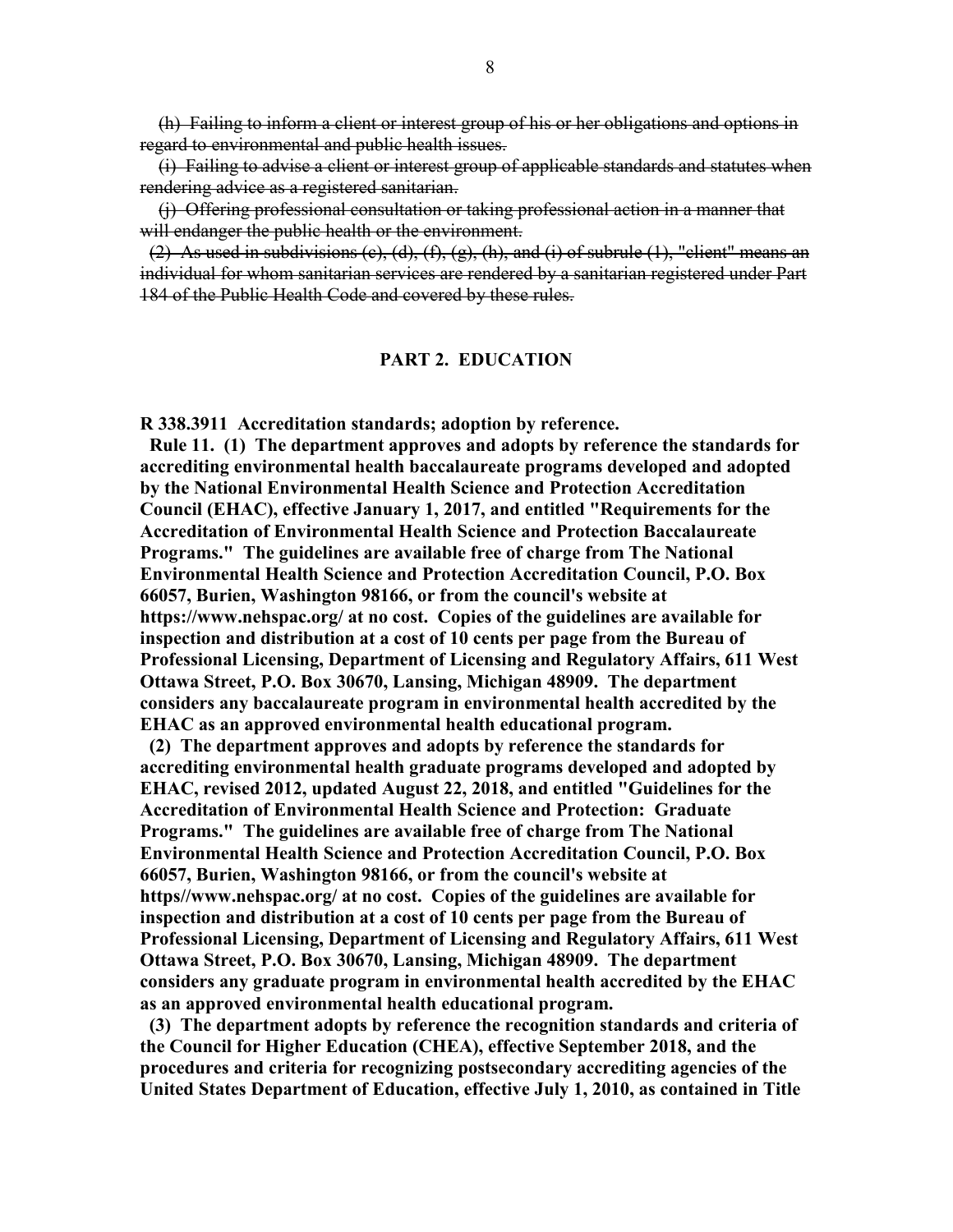**34, Part 602 of the Code of Federal Regulations, CFR 34 §§ 602.10 to 602.38. Copies of the standards and criteria of CHEA and the United States Department of Education are available for inspection and distribution at a cost of 10 cents per page from the Bureau of Professional Licensing, Department of Licensing and Regulatory Affairs, 611 West Ottawa Street, P.O. Box 30670, Lansing, Michigan 48909. The CHEA recognition standards also may be obtained from the Council for Higher Education Accreditation, One Dupont Circle NW, Suite 510, Washington, DC 20036-1110, or from the council's website at http://www.chea.org at no cost. The federal recognition criteria may be obtained from the United States Department of Education Office of Postsecondary Education, 1990 K Street, NW, Washington, DC 20006 or from the department's website at http://www.ed.gov/about/offices/list/OPE/index.html at no cost.**

**R 338.3913 Sanitarian educational training requirements.**

 **Rule 13. (1) An applicant must complete an educational program that satisfies 1 of the following requirements:**

 **(a) A bachelor's degree, master's degree, or doctoral degree in environmental health from an educational program approved by the department under R 338.3911(1) or (2).**

 **(b) A bachelor's degree, master's degree, or doctoral degree in any subject from an educational program at an institution approved by the department under R 338.3911(3) that includes both of the following requirements:**

 **(i) At least 30 semester hours or 45 quarter hours of college level credit in basic science coursework, including engineering sciences, environmental sciences, health sciences, life sciences, natural sciences, or physical sciences.**

 **(ii) College level credit for coursework in math or statistics.**

 **(c) A bachelor's degree, master's degree, or doctoral degree from an educational program at an institution located outside the United States that is substantially equivalent to the educational requirements under (1)(a) or (1)(b) of this subrule.**

 **(2) An applicant who is a graduate of a program under subrule (1)(b) of this rule must bear the expense of a curriculum evaluation of their educational credentials from the National Environmental Health Association (NEHA). The curriculum evaluation must be sent to the department by NEHA.** 

 **(3) An applicant who is a graduate of a program under subrule (1)(c) of this rule must bear the expense of a curriculum evaluation of their educational credentials from a credential evaluation organization that is a current member organization of the National Association of Credential Evaluation Services (NACES). The curriculum evaluation must be sent to the department by the credential evaluation organization. The curriculum evaluation of the applicant's educational credentials must include a determination that the applicant's educational credentials are substantially equivalent to specifically subrule 1(a) or subrule 1(b) of this rule.**

 **(4) The educational program must verify that the applicant has successfully completed the program by sending the applicants' official transcripts directly to the department.**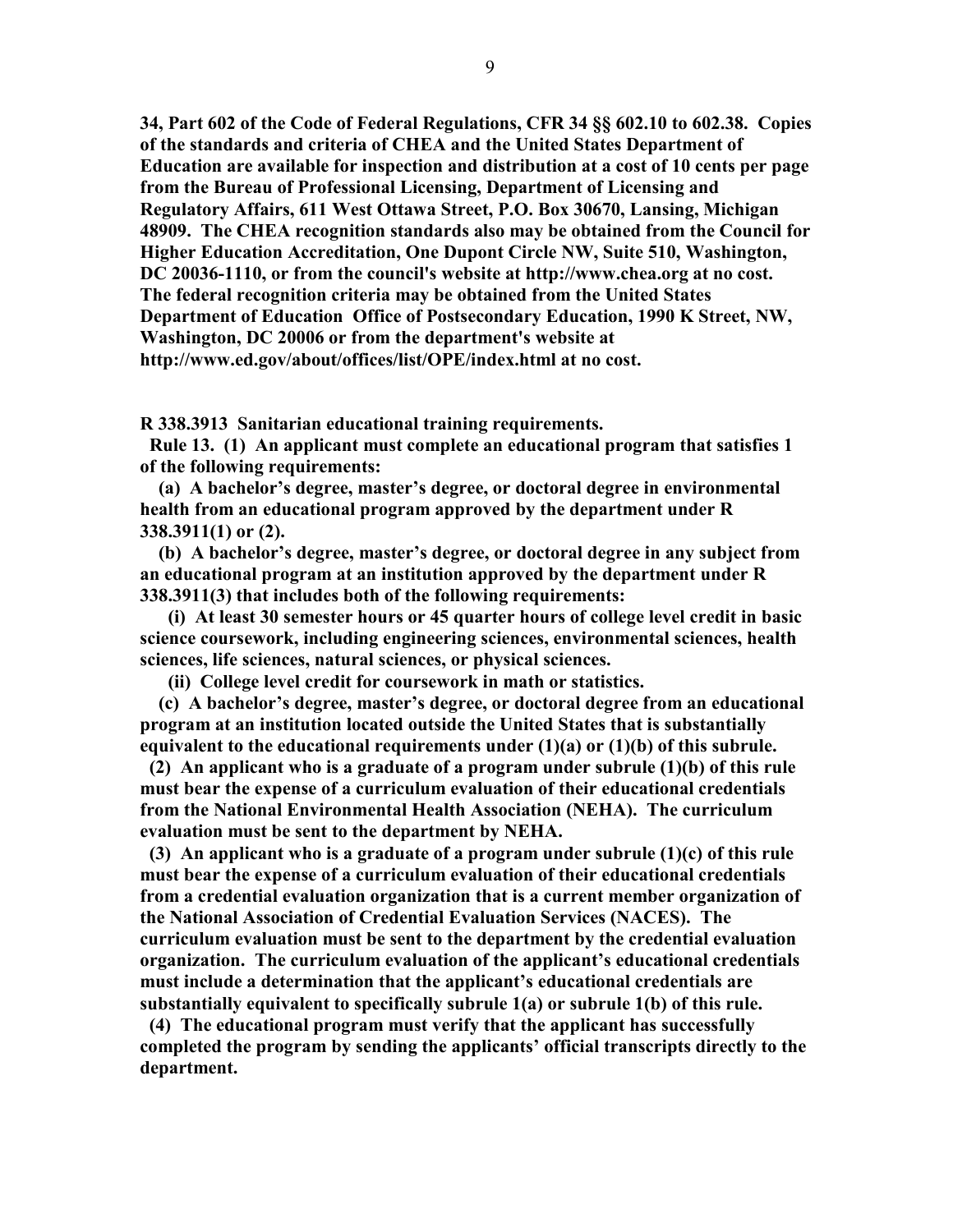#### **PART 3. REGISTRATION**

**R 338.3921 Training standards for identifying victims of human trafficking; requirements.**

 **Rule 21. (1) Under section 16148 of the code, MCL 333.16148, an individual seeking registration or registered must complete training in identifying victims of human trafficking that satisfies the following standards:**

 **(a) Training content must cover all the following:**

 **(i) Understanding the types and venues of human trafficking in Michigan or the United States.**

 **(ii) Identifying victims of human trafficking in health care settings.**

 **(iii) Identifying the warning signs of human trafficking in health care settings for adults and minors.**

 **(iv) Resources for reporting the suspected victims of human trafficking.**

 **(b) Acceptable providers or methods of training include any of the following:**

 **(i) Training offered by a nationally recognized or state-recognized, healthrelated organization.**

 **(ii) Training offered by, or in conjunction with, a state or federal agency.**

 **(iii) Training obtained in an educational program that has been approved by the department for initial registration, or by a college or university.**

 **(iv) Reading an article related to the identification of victims of human trafficking that satisfies the requirements of subrule (1)(a) of this rule and is published in a peer review journal, health care journal, or professional or scientific journal.**

 **(c) Acceptable modalities of training may include any of the following:**

 **(i) Teleconference or webinar.**

 **(ii) Online presentation.**

 **(iii) Live presentation.**

 **(iv) Printed or electronic media.**

 **(2) The department may select and audit a sample of individuals and request documentation of proof of completion of training. If audited by the department, an individual must provide an acceptable proof of completion of training, including either of the following:**

 **(a) Proof of completion certificate issued by the training provider that includes the date, provider name, name of training, and individual's name.**

 **(b) A self-certification statement by an individual. The certification statement must include the individual's name and either of the following:**

 **(i) For training completed under subrule (1)(b)(i) to (iii) of this rule, the date, training provider name, and name of training.**

 **(ii) For training completed under subrule (1)(b)(iv) of this rule, the title of article, author, publication name of peer review journal, health care journal, or professional or scientific journal, and date, volume, and issue of publication, as applicable.**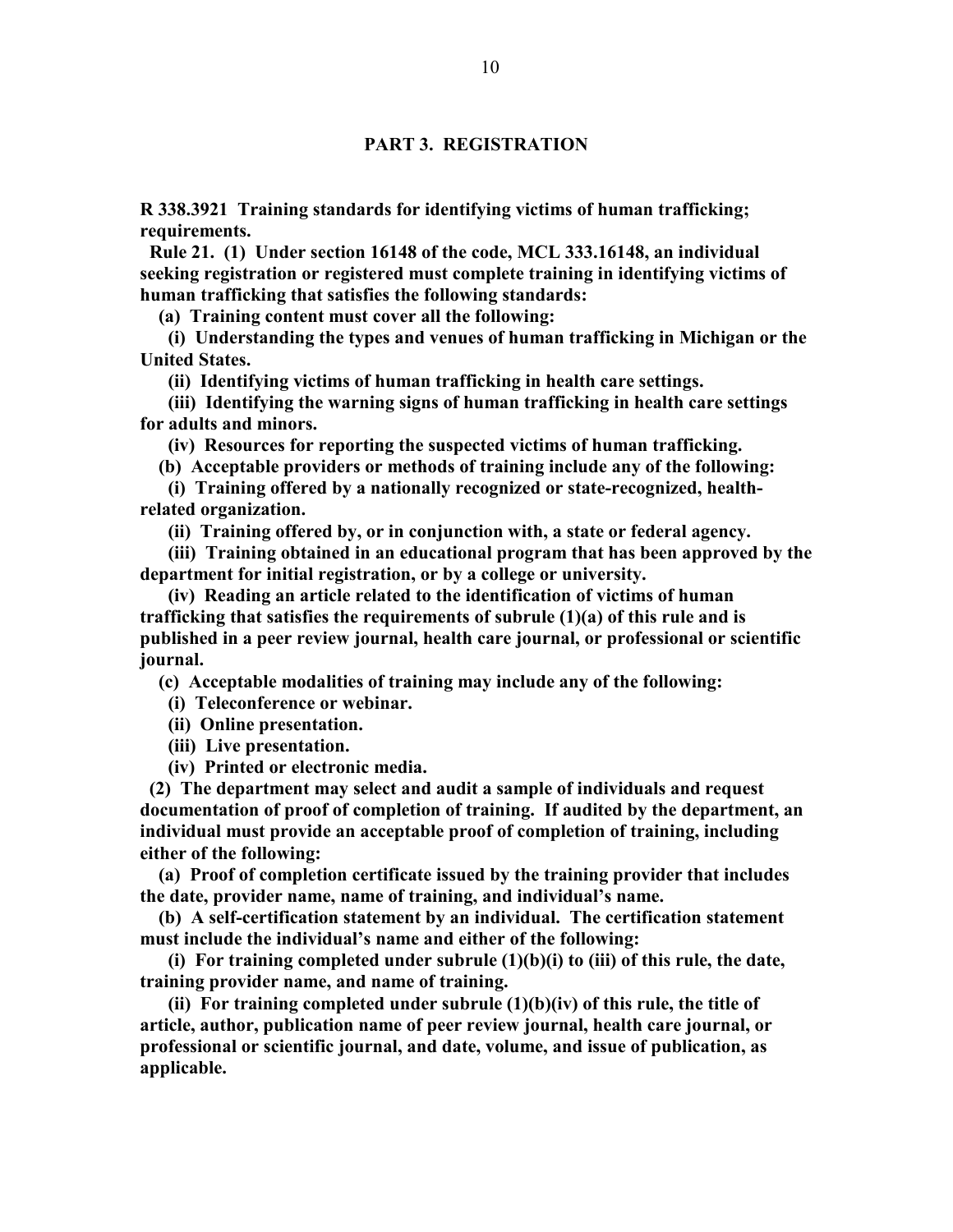**(3) Under section 16148 of the code, MCL 333.16148, the requirements specified in subrule (1) of this rule apply for registration renewals beginning with the 2017 renewal cycle and for initial registrations issued after March 17, 2021.**

**R 338.3923 Examination; adoption.**

 **Rule 23. The department approves and adopts the Registered Environmental Health Specialist/Registered Sanitarian Examination developed by NEHA. The passing score for the Registered Environmental Health Specialist/Registered Sanitarian Examination is the passing score established by NEHA.**

**R 338.3925 Registration by examination; requirements.**

 **Rule 25. (1) An applicant for a sanitarian registration by examination must submit a completed application on a form provided by the department, together with the requisite fee. In addition to satisfying the requirements of the code and the administrative rules promulgated under the code, an applicant must satisfy 1 of the following:**

 **(a) The requirements of R 338.3913(1)(a). No proof of prior work experience is required.**

 **(b) The requirements of R 338.3913(1)(b) and verification sent directly from the employer to the department that the applicant has completed 4,000 hours in planning, developing, or implementing systems to improve the quality of air, water, food, or other environmental factors which affect the health of the public.**

 **(c) The requirements of R 338.3913(1)(c), subject to the following requirements:**

 **(i) If the credential evaluation required under R 338.3913(3) determines that the applicant's educational credentials are substantially equivalent to R 338.3913(1)(a), no proof of prior work experience is required.**

 **(ii) If the credential evaluation required under R 338.3913(3) determines that the applicant's educational credentials are substantially equivalent to R 338.3913(1)(b), verification must be sent directly from the employer to the department that the applicant has completed 4,000 hours in planning, developing, or implementing systems to improve the quality of air, water, food, or other environmental factors which affect the health of the public.**

 **(2) In addition to satisfying the requirements of subdivision (a), (b), or (c) of subrule (1) of this rule, an applicant must complete and pass the examination adopted under R 338.3923. Proof of passing the examination must be sent directly to the department from NEHA.**

**R 338.3927 Registration by endorsement.**

 **Rule 27 (1) An applicant for a Michigan registration by endorsement must submit a completed application on a form provided by the department, together with the requisite fee. In addition to satisfying the other requirements of the code and administrative rules promulgated under the code, an applicant must satisfy the**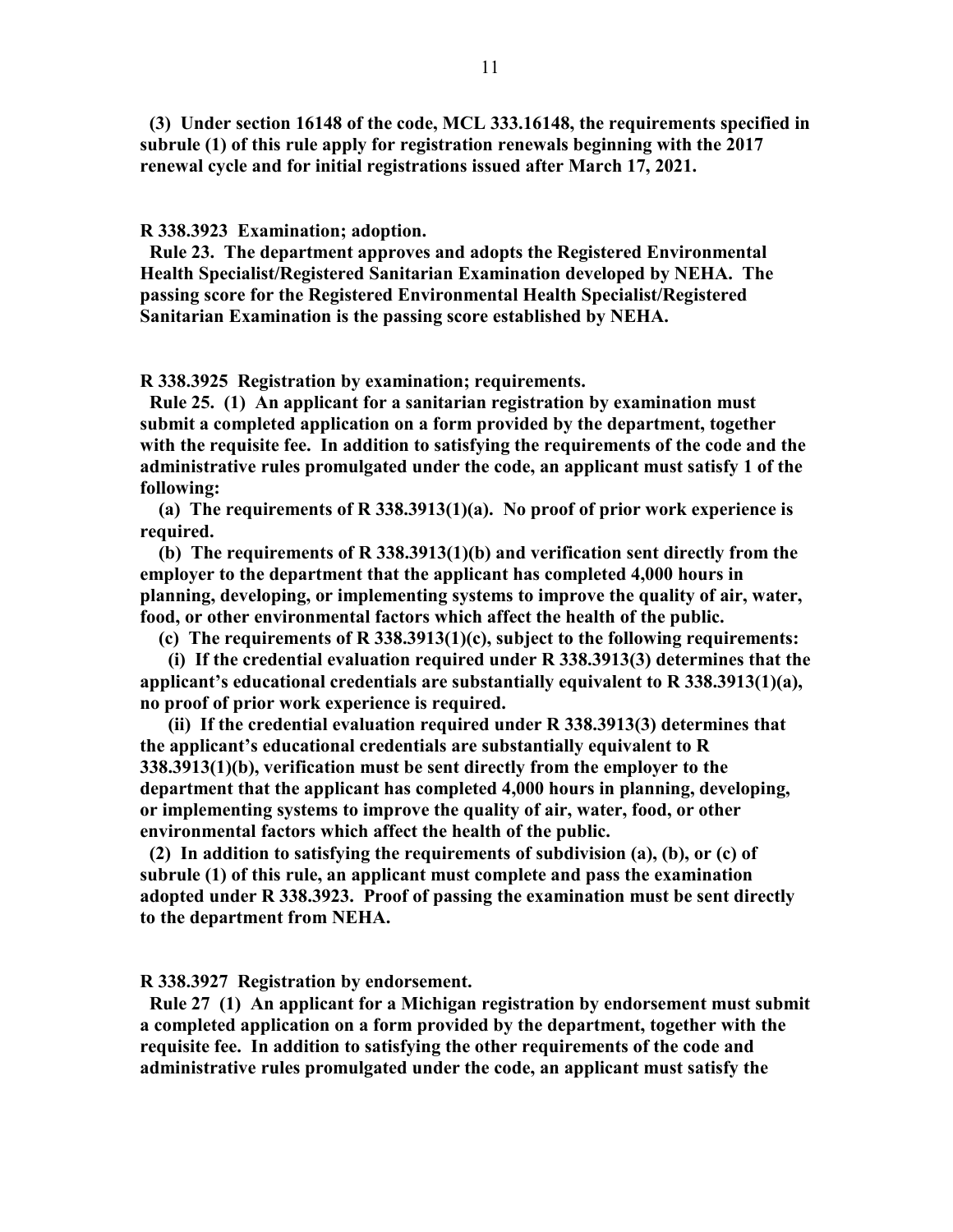**educational and experiential requirements, as specified in R 338.3925(1)(a), (1)(b), or (1)(c) and satisfy the requirements of this rule.**

 **(2) An applicant who was first licensed or registered in another state is presumed to have met the requirements of sections 16186(1)(a) and (b) of the code, MCL 333.16186(1)(a) and (b), if he or she satisfies all the following requirements:**

 **(a) Verifies that he or she has been licensed or registered for a minimum of 3 years immediately before filing an application for registration as a sanitarian in Michigan. An applicant may submit either of the following as verification:**

 **(i) Documentation sent directly from the employer of employment in another state as a licensed or registered sanitarian for the period specified under subdivision (a) of this subrule.**

 **(ii) Documentation of the status of a license or registration from all other states in which the applicant currently holds or has ever held licensure or registration. Verification includes, but is not limited to, showing proof of any disciplinary action taken or pending against the applicant.**

 **(b) Completed and passed the examination adopted under R 338.3923. An applicant who completed and passed the examination adopted under R 338.3923 before January 1, 2005, must have passed the examination with a converted score of not less than 75. Proof of passing the examination must be sent directly to the department from NEHA.**

**R 338.3929 Application for sanitarian re-registration; requirements.**

 **Rule 29. An applicant for re-registration as a sanitarian must submit a completed application on a form provided by the department, together with the requisite fee. In addition to satisfying the other requirements of the code and administrative rules promulgated under the code, an applicant must satisfy 1 of the following requirements, as applicable:**

 **(a) If the registration was lapsed for less than 3 years, an applicant must satisfy all the following requirements:**

 **(i) Establish he or she is of good moral character.**

 **(ii) On a form provided by the department, an applicant must submit verification of his or her license or registration by the agency of any state in which the applicant holds a current license or registration or ever held a license or registration as a sanitarian. Verification includes, but is not limited to, showing proof of any disciplinary action taken or pending disciplinary action imposed upon the applicant.**

 **(b) If the registration was lapsed for 3 or more years, an applicant must satisfy all the following requirements:**

 **(i) Establish he or she is of good moral character.**

 **(ii) Submit fingerprints as set forth in section 16174(3) of the code, MCL 333.16174(3).**

 **(iii) Provide proof of passing the examination adopted under R 338.3923. Proof must be sent directly to the department from NEHA.**

 **(iv) On a form provided by the department, an applicant must submit verification of his or her license or registration by the agency of any state in which**